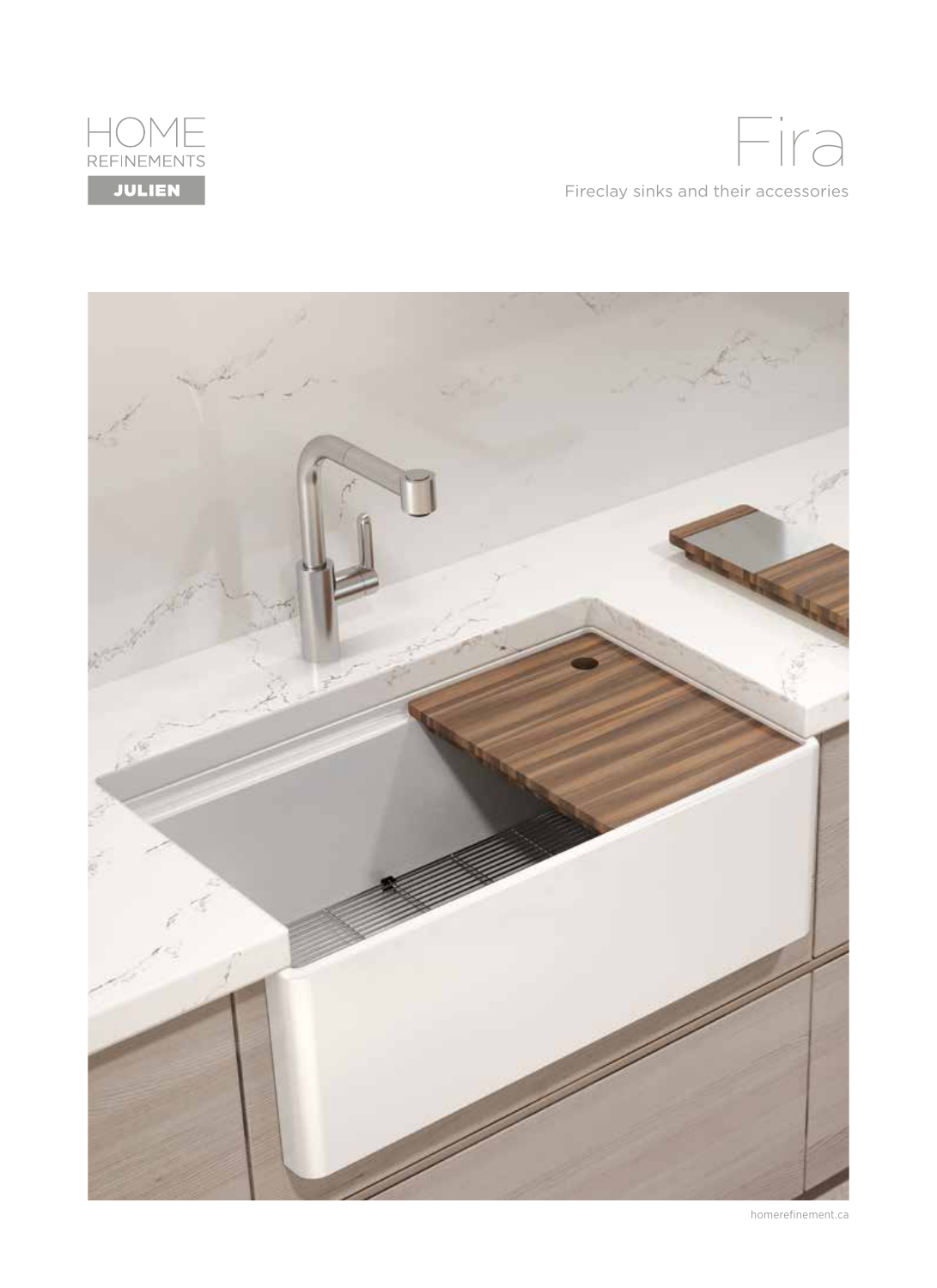

Front cover : 33" Kitchen sink with accessory ledge, flat apron shown 093319 - Grid 200265 - Cutting board 210060 - Pure faucet 306012 - Presentation board 210062 / Above : 33" Kitchen sink with accessory ledge, flat apron shown 093319 - Colander 205038 - Cutting board 210060 - Pure faucet 306012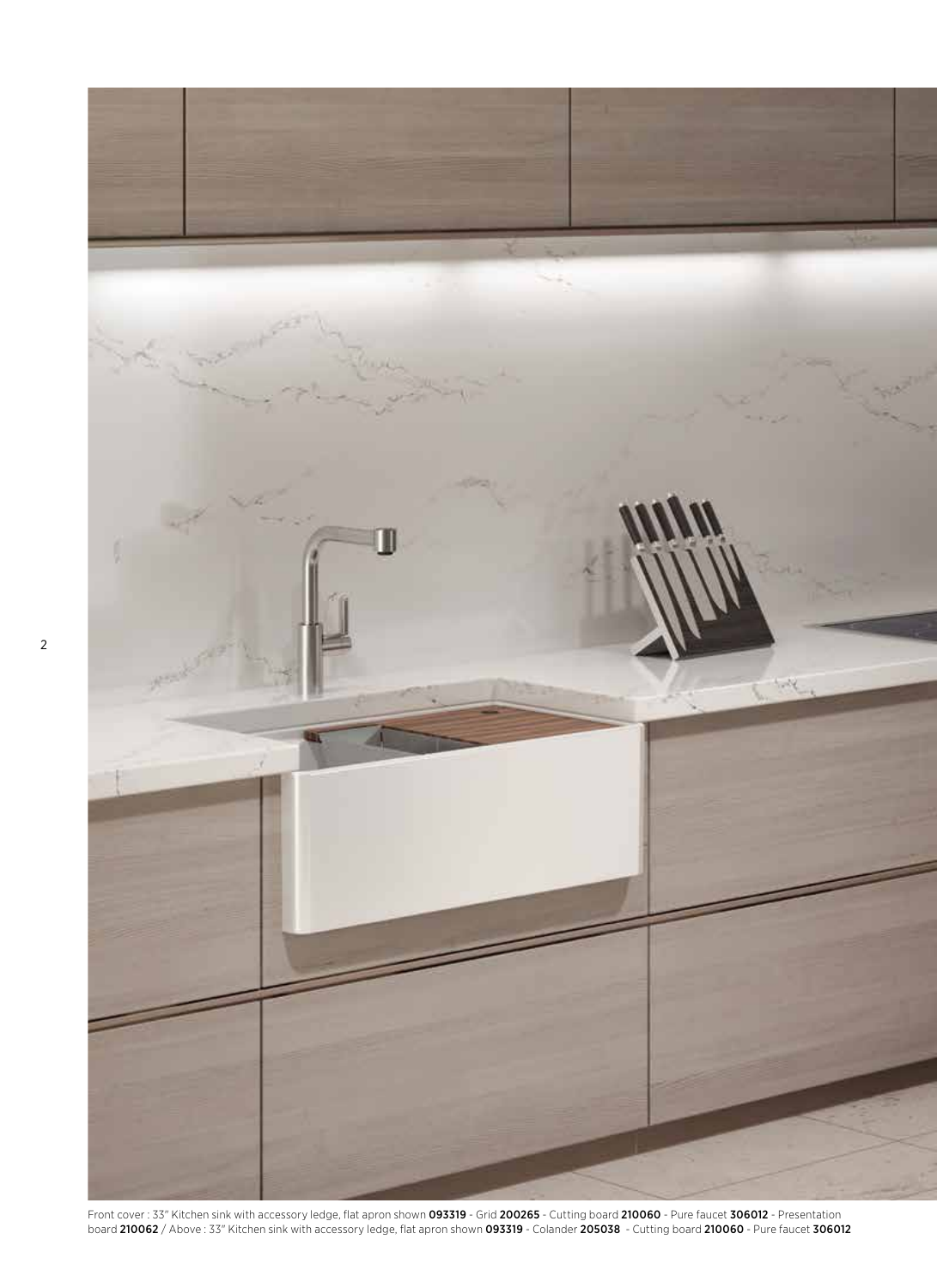

## The beginning of a new tradition

Our new Fira collection embodies the very essence of Home Refinements by Julien: exclusive design and masterful craftsmanship.

The Fira sinks push the limit of this ancestral manufacturing process by achieving remarkable precision, giving you the only fireclay sink that turns into a workstation. Complemented with a wide range of accessories, the sinks with ledge give way to endless combinations of useful tools.

Their versatility does not end there; with a reversible apron front, flat or Shaker style, the Fira kitchen sinks will surely complement any décor, from contemporary to transitional.



### 70 years in the making

For over 70 years Julien has exceeded in stainless steel fabrication but has also been a motor of innovative solutions when it comes to your needs around the kitchen, for the professional chef as well as the home cook. We are proud to have brought our expertise and creativity to the Fira collection of sinks and their dedicated accessories.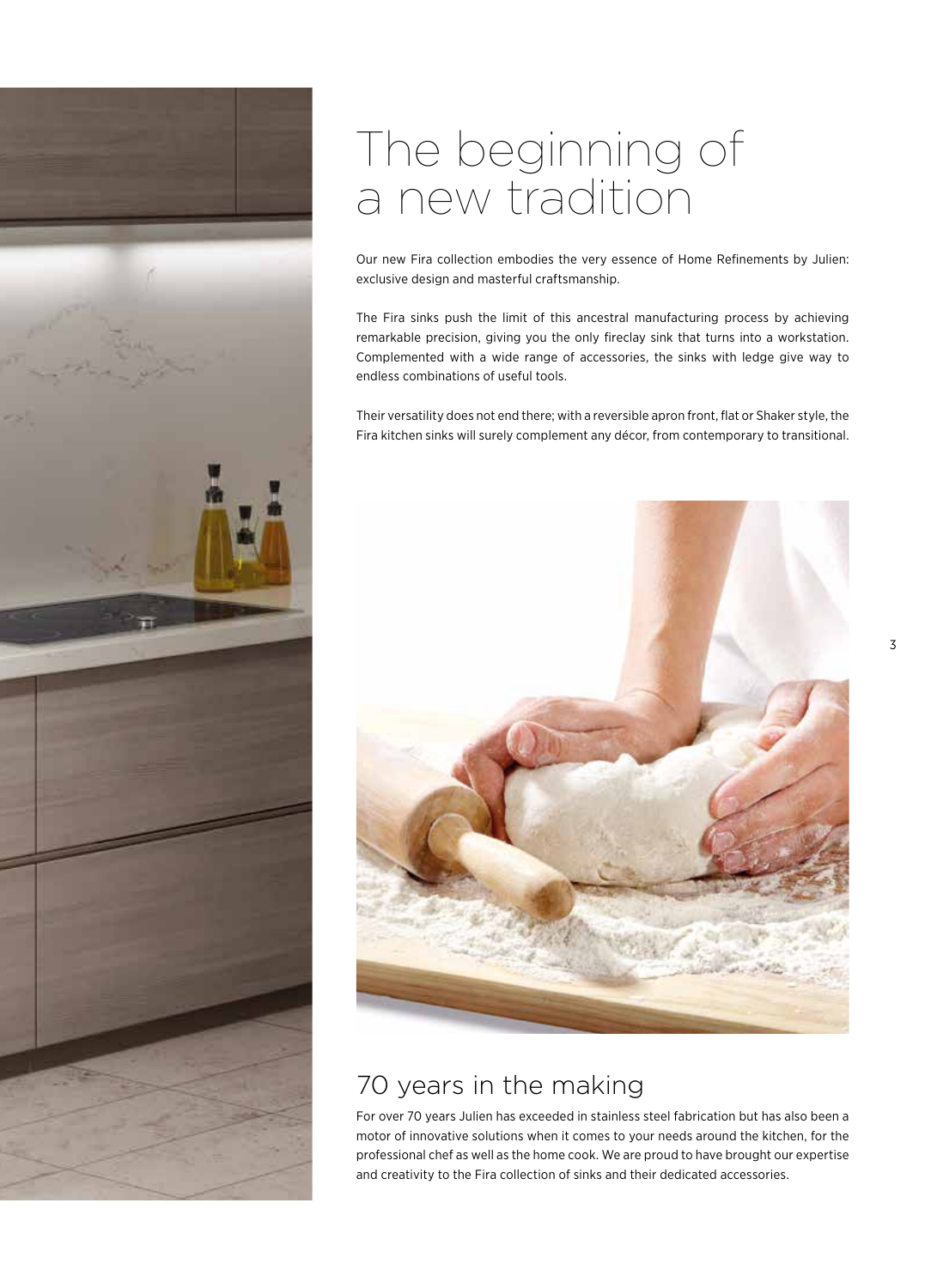## Living up to your standards

### Versatile design

With the Fira kitchen sinks, changing style is always an option since two apron front designs are available on the same product. On one side, a flat apron for a clean look that blends easily. On the other side, a Shaker style apron with 2" wide frame, a timeless classic.

### Timeless quality

Only the finest materials are selected and carefully mixed to produce the Fira sinks. The rigorous process which each sink undergoes ensures its dimensional stability and a perfectly smooth, non-porous finish. The firing process not only makes the surface impervious to dirt, it also fuses the materials together leading to higher impact and scratch resistance.

For increased protection, make sure to add a bottom grid. Its tightly spaced stainless steel rods prevent cutlery from passing through. Moreover, its feet which also act as bumpers prevent any contact with the sink bottom and inside walls.



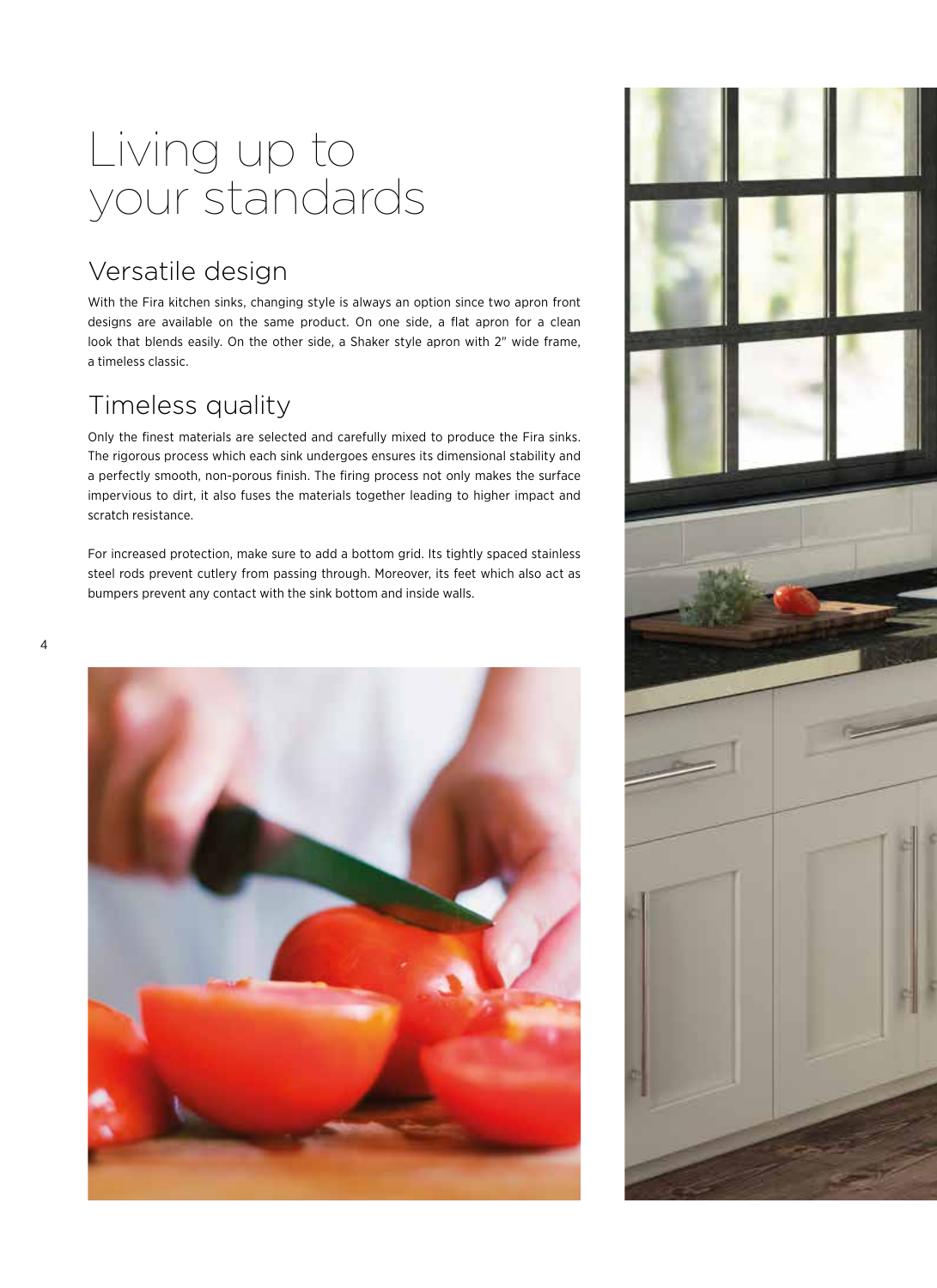

39" Kitchen sink, Shaker apron shown 083919 - Peak faucet 306206 - Soap dispenser 306066 - Cutting board 210060 15" Bar sink with accessory ledge 091519 - Cutting board 210061 - Apex prep faucet 306202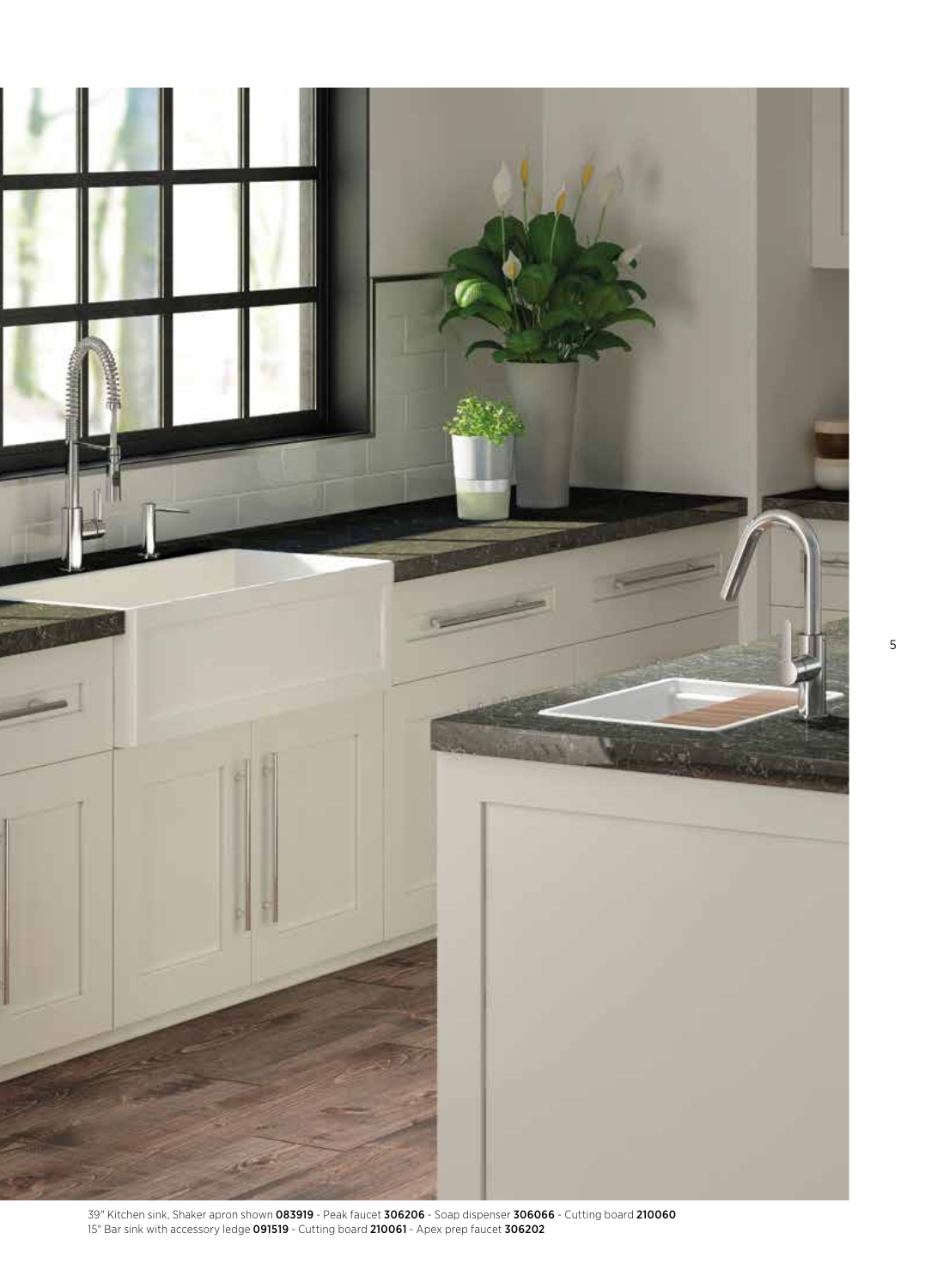

39" Kitchen sink, Shaker apron shown 083919 - Grid 200266 - Drain 100081 - Peak faucet 306206 - Soap dispenser 306066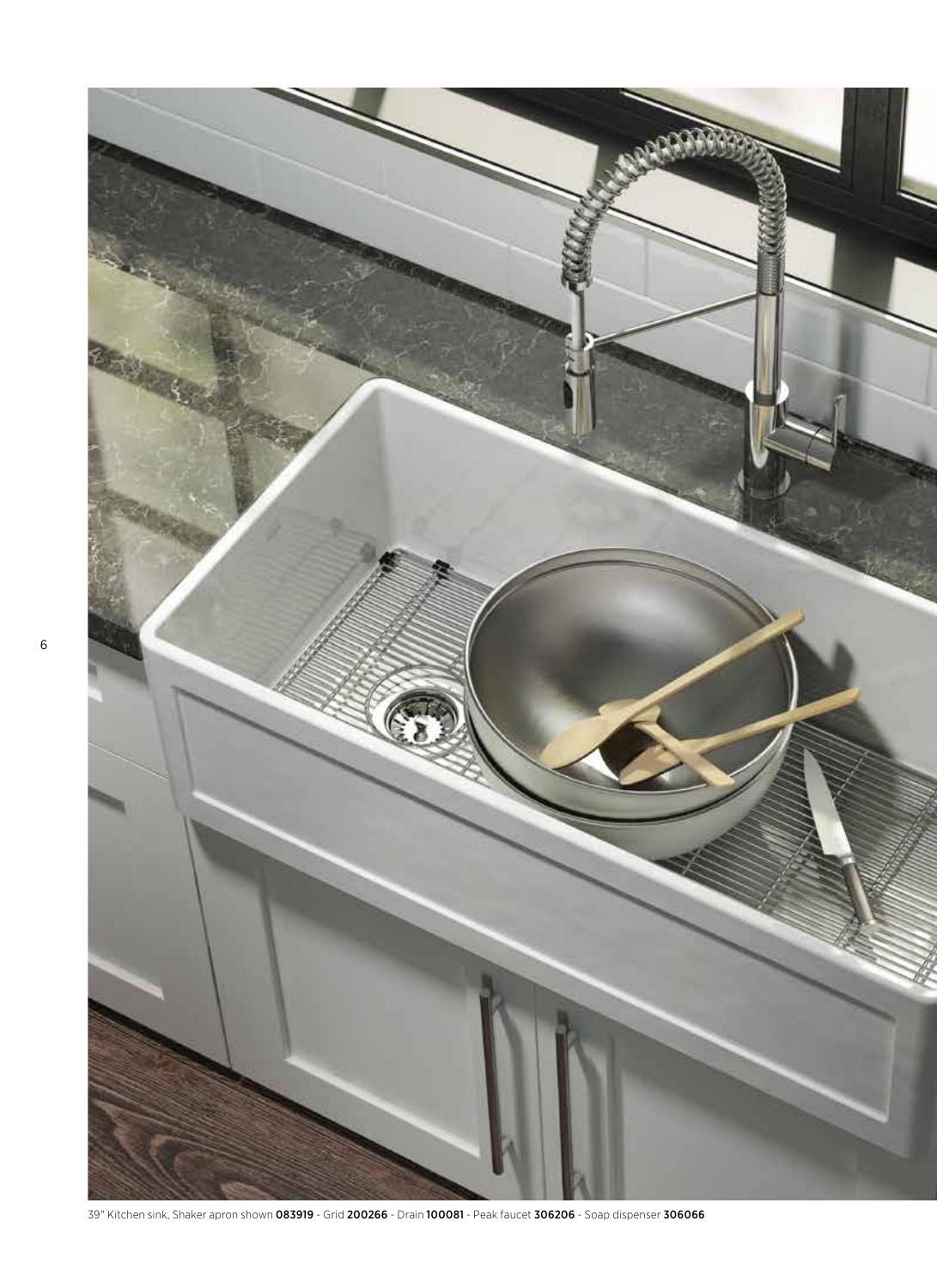

## Unequalled functionality

## Plenty of space

Inspired by the J7 stainless steel sink collection, the Fira sinks have tight internal radii that enhance their contemporary esthetics while also making them easy to clean.

Thin walls, tight radii and 10" deep bowl, are all characteristics that have been thoughtfully incorporated into the Fira sinks to maximize your work space.

## Quick and complete drainage

Precision and stability apply to every facet of the Fira sinks, including the bottom. Its slope was engineered to optimize water flow during drainage and avoid residues in your sink. The offset drain position while improving drainage also allows for more usable cabinet space.

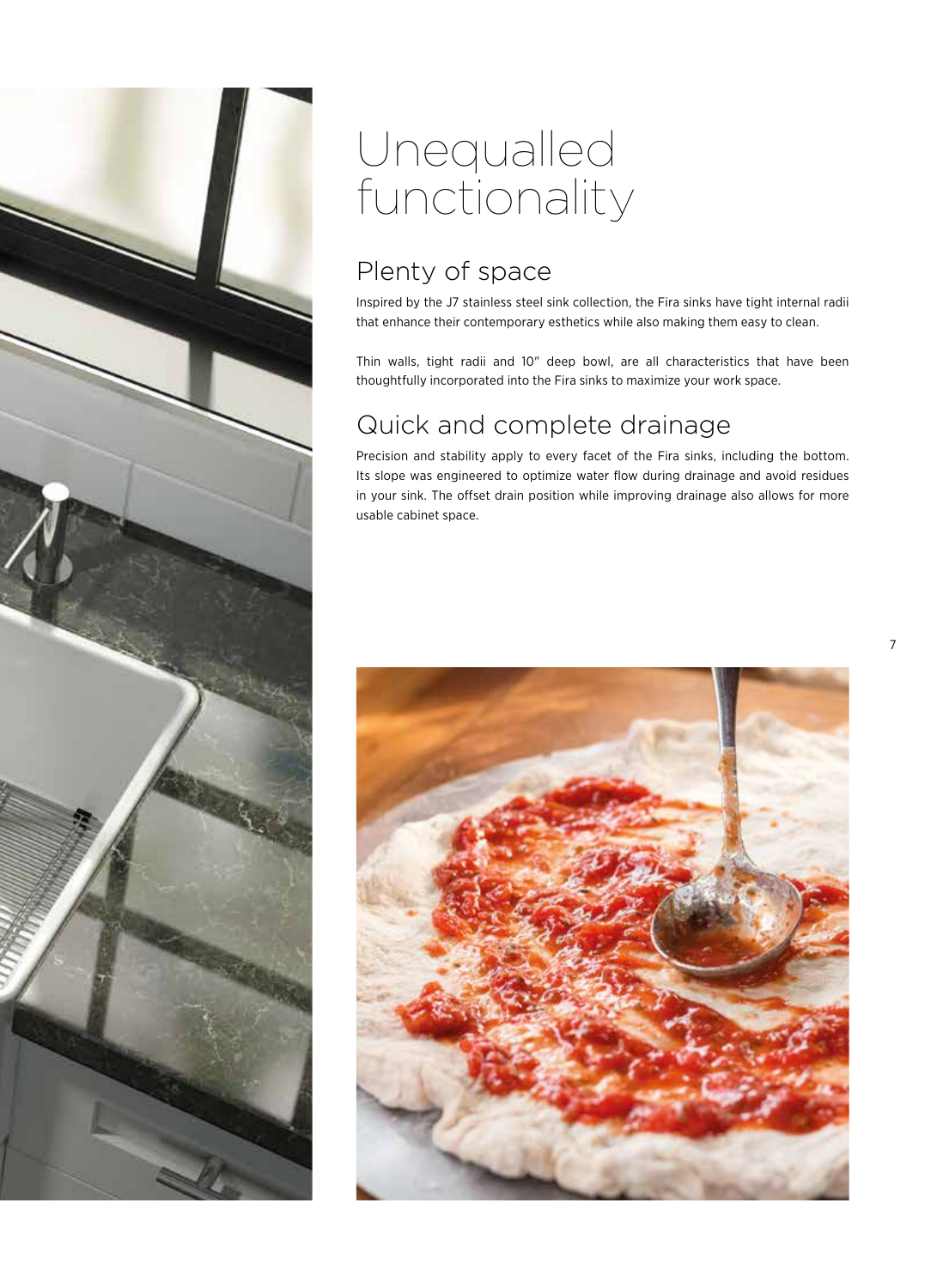## Designed to work together

The SmartStation accessories especially designed for the Fira collection are essential to turn your sink into a functional work-station. The combination of stainless steel and black American walnut creates an audacious contrast with the lustrous white glaze of the fireclay sinks.



33" Kitchen sink with accessory ledge, flat apron shown 093319 - Drain 100081 - Colander 205038 - Drying rack 215009 - Pure faucet 306002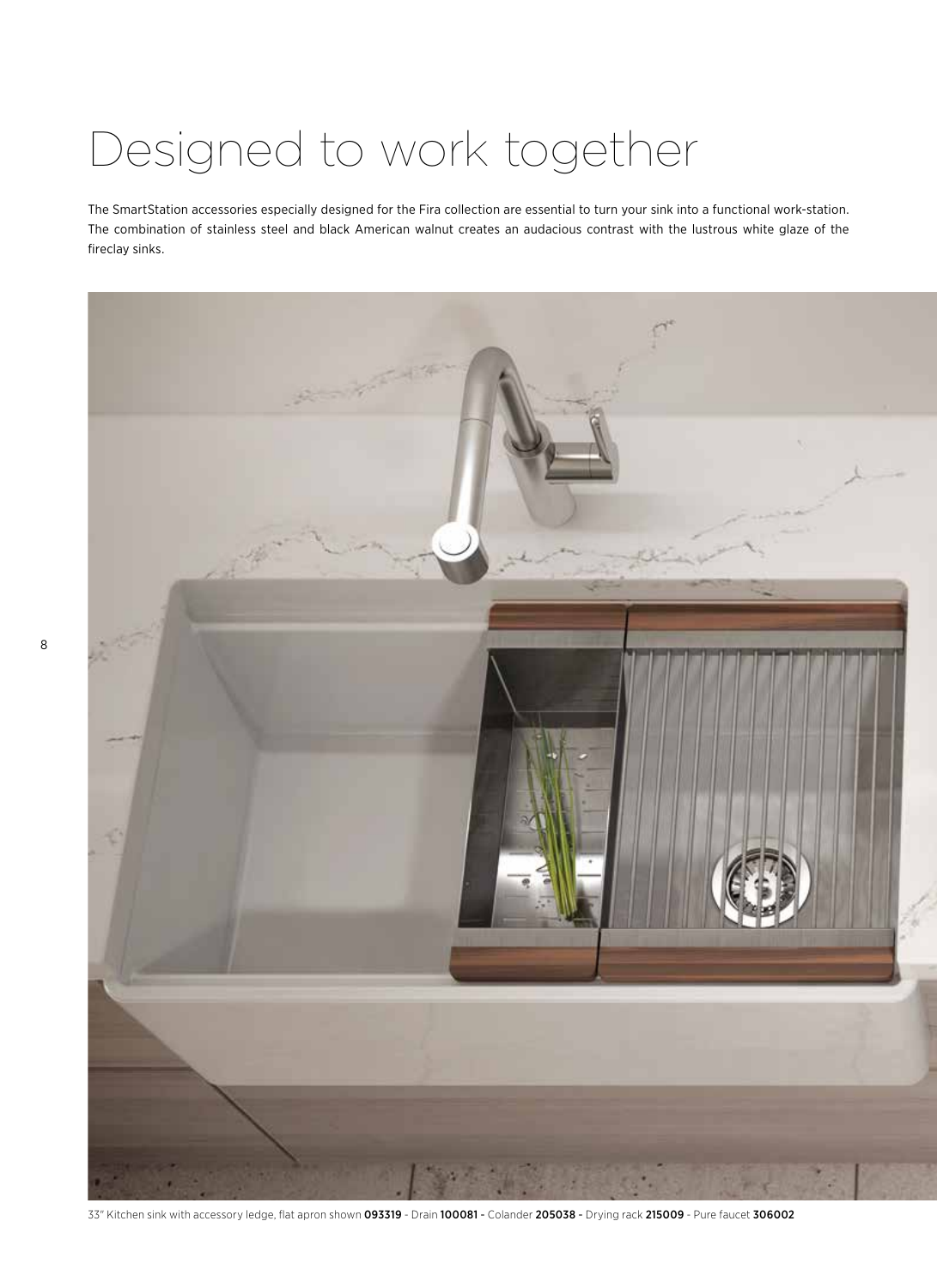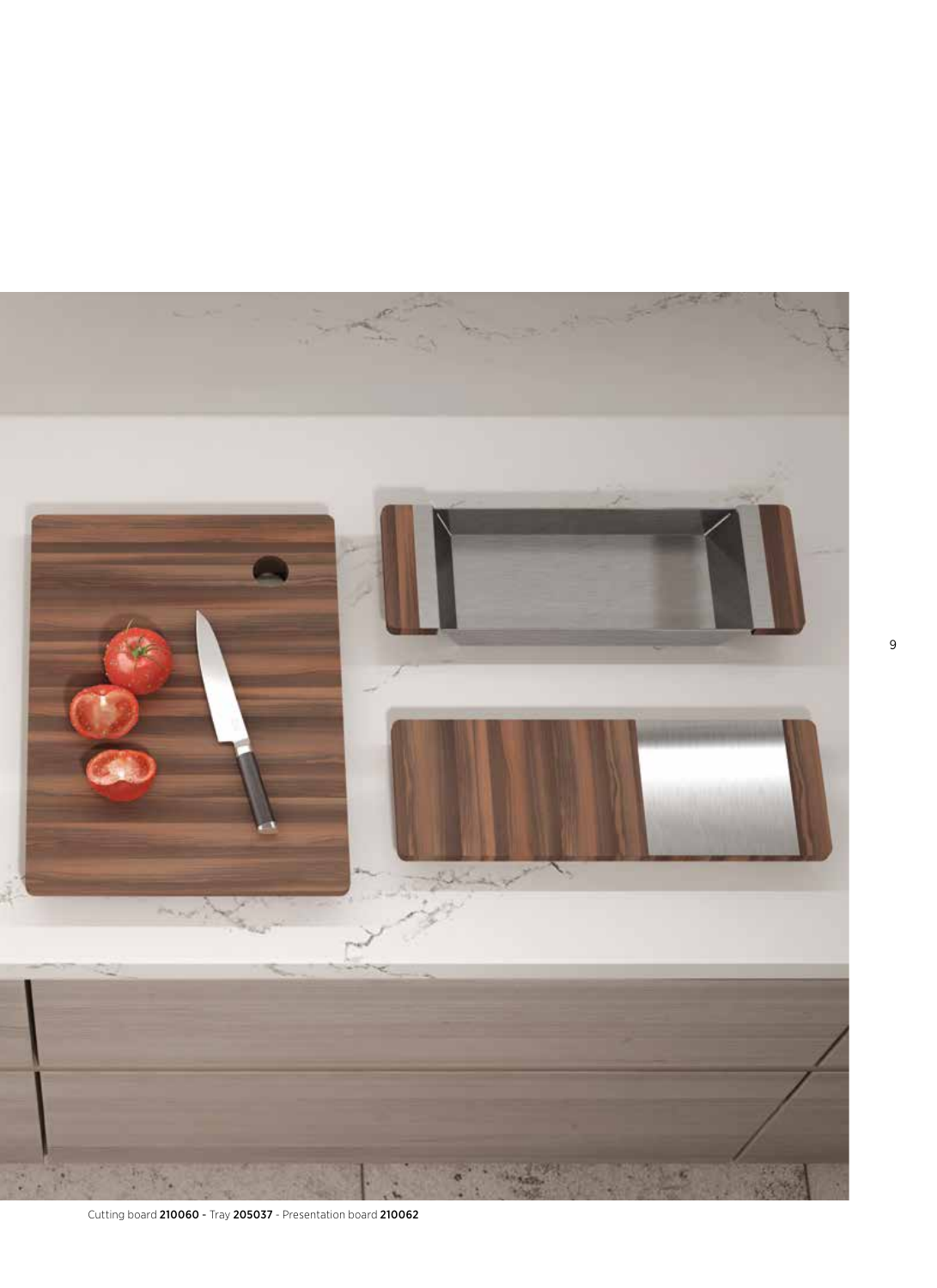## Kitchen sinks



Sink 083019 Bowl  $28\frac{1}{4}$ " × 17 $\frac{1}{2}$ " × 10" Overall  $30'' \times 19'' \times 11\frac{1}{2}$ 

Grid 200263



Sink 083319 Bowl  $31\frac{1}{4}$ " × 17 $\frac{1}{2}$ " × 10" Overall  $33'' \times 19'' \times 11\frac{1}{2}$ 

Grid 200264



Sink 083919 Bowl  $37\frac{1}{4}$ " × 17 $\frac{1}{2}$ " × 10" Overall  $39'' \times 19'' \times 11\frac{1}{2}$ 

#### Grid 200266



39" Kitchen sink, Shaker apron shown 083919 - Grid 200266 - Peak faucet 306206 - Soap dispenser 306066 - Cutting board 210060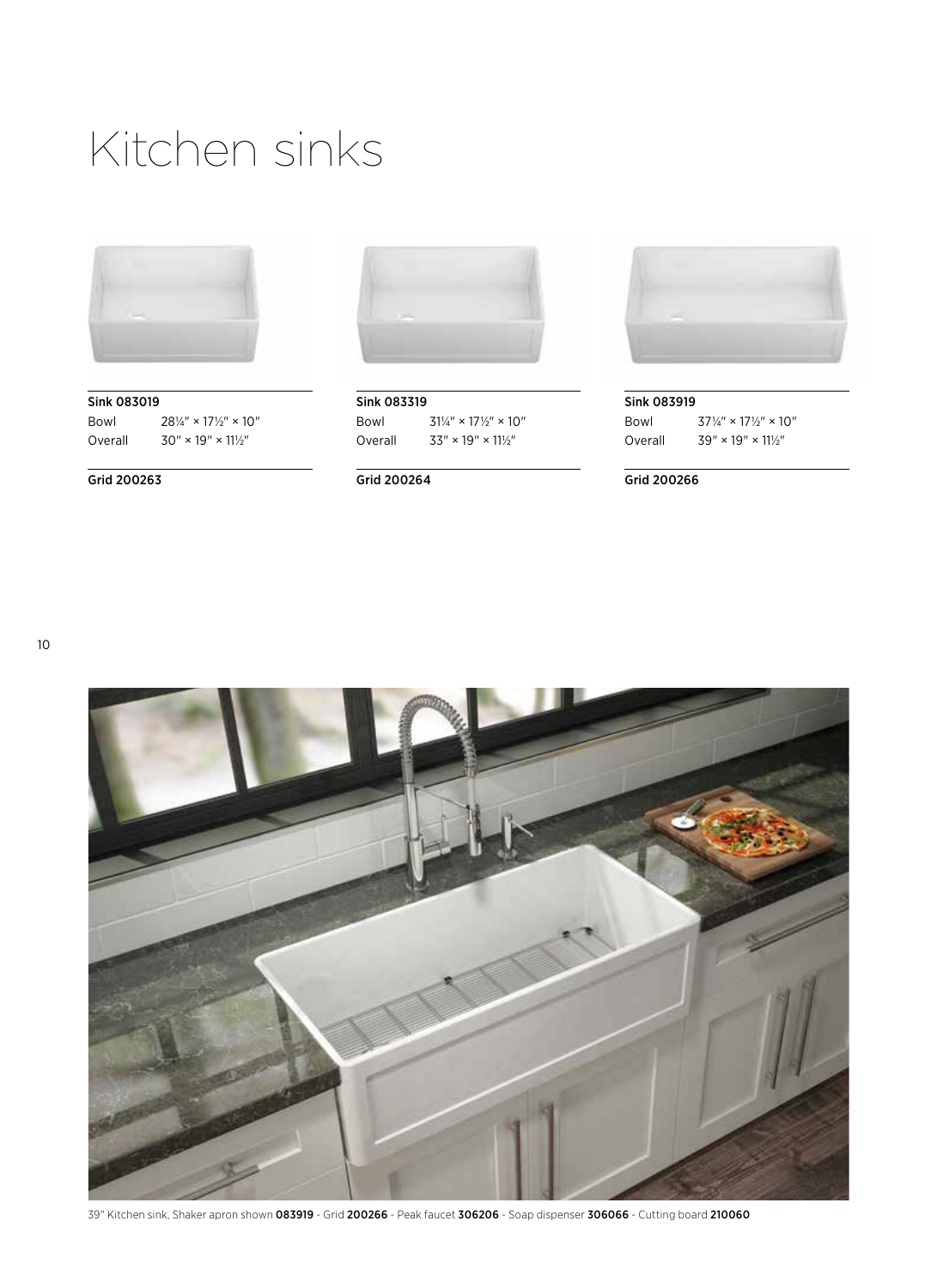## Kitchen and Bar sinks with accessory ledge



Sink 093319\* Bowl  $31\frac{1}{4}$ " ×  $15\frac{3}{4}$ " × 10" Overall  $33'' \times 19'' \times 11\frac{1}{2}$ 

#### Grid 200265

\* The cutting board 210060 is included with the 33" kitchen sink with accessory ledge 093319.



Bar sink 091519\*\* Bowl  $13\frac{1}{4}$ " ×  $15\frac{3}{4}$ " × 7" Overall  $15'' \times 19'' \times 834''$ 

#### Grid 200262

\*\* The cutting board 210061 is included with the 15" bar sink with accessory ledge 091519.



33" Kitchen sink with accessory ledge, flat apron shown 093319 - Grid 200265 - Pure faucet 306012 - Cutting board 210060 - Presentation board 210062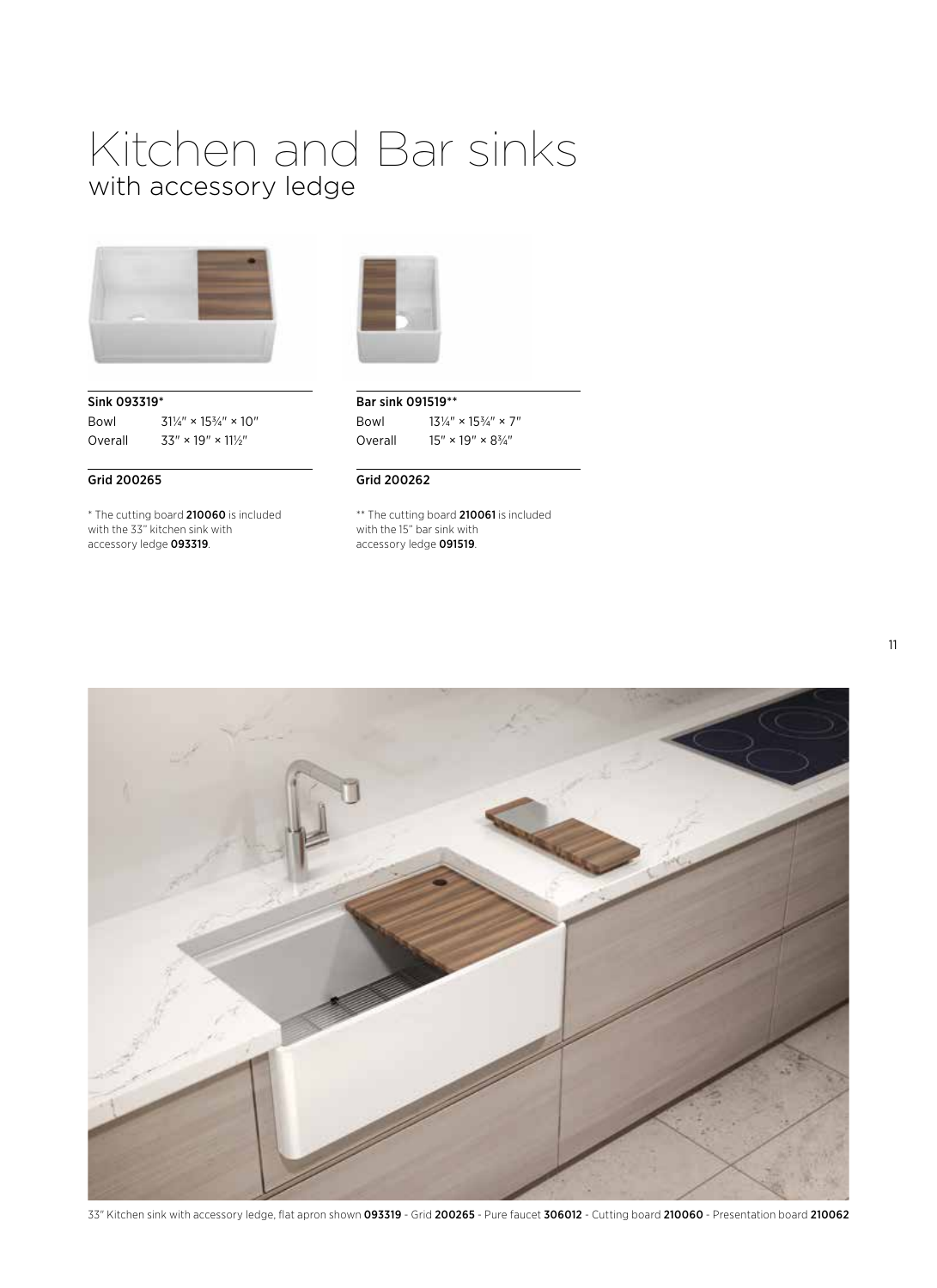## Multi tasking

One presentation board, three ways to use it: serving hors-d'oeuvre, filling up your glass at the water station or chilling wine in the bar sink. Simply choose the stainless steel plate that fits your need and insert it on the walnut presentation board. Two magnets invisibly hold it in place and make replacing it as easy as one-two-three.



## Natural beauty

Regularly treat your walnut boards and handles with the all-natural maintenance wax for wood accessories. This way you ensure a long and resplendent life for your accessories.



215019 Maintenance wax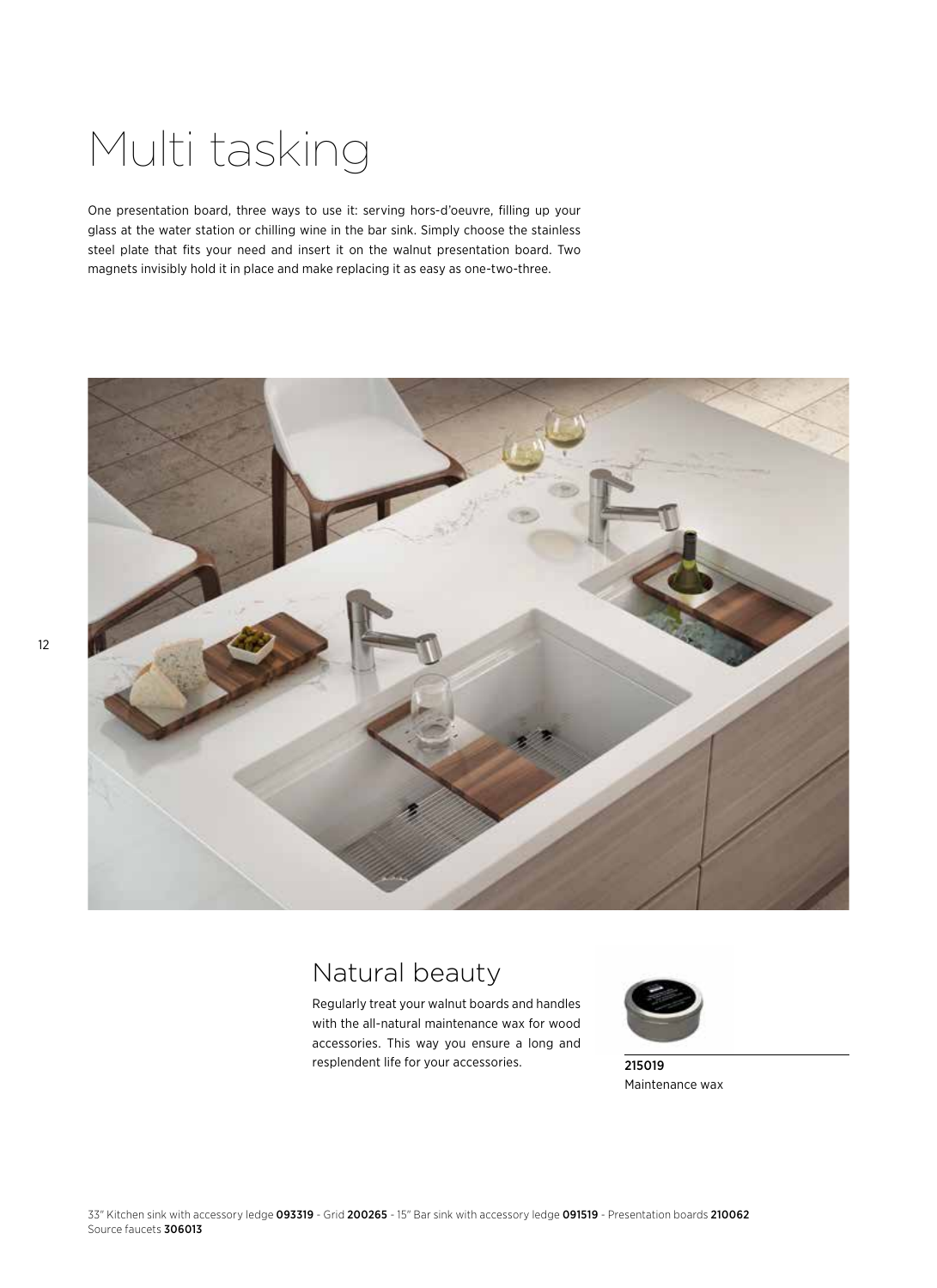## SmartStation accessories



210060 Cutting board  $12\frac{3}{4}$ " ×  $17\frac{3}{8}$ " ×  $1\frac{1}{2}$ "



210061 Cutting board  $6''\times17\%''\times1\frac{1}{2}''$ 



210062 Presentation board  $6'' \times 17\frac{3}{8}'' \times 1\frac{1}{2}''$ 



205036 Colander  $6'' \times 17\frac{3}{8}'' \times 2\frac{1}{4}''$ 



205038 Colander  $6'' \times 17\frac{3}{8}'' \times 4\frac{1}{4}''$ 



205040 Colander  $12'' \times 17\frac{3}{8}'' \times 2\frac{1}{4}''$ 



205037 Tray  $6'' \times 17\frac{3}{8}'' \times 2\frac{1}{4}''$ 



205039 Bin  $6'' \times 17\frac{3}{8}'' \times 4\frac{1}{4}''$ 



205041 Tray  $12'' \times 17\frac{3}{8}'' \times 2\frac{1}{4}''$ 



215009 Drying rack  $12'' \times 17\frac{3}{8}'' \times \frac{3}{4}''$ 



**Drains** 100080 Brushed nickel 100081 Polished chrome 100130 Stainless steel

| Grids  |                                        |
|--------|----------------------------------------|
| 200262 | $13\frac{1}{4}$ " × $15\frac{3}{4}$ "  |
| 200263 | $28\frac{1}{4}$ " × 17 $\frac{1}{2}$ " |
| 200264 | $31\frac{1}{4}$ × 17 $\frac{1}{5}$     |
| 200265 | $31\frac{1}{4}$ " × $15\frac{3}{4}$ "  |
| 200266 | $37\frac{1}{4}$ " × 17 $\frac{1}{2}$ " |
|        |                                        |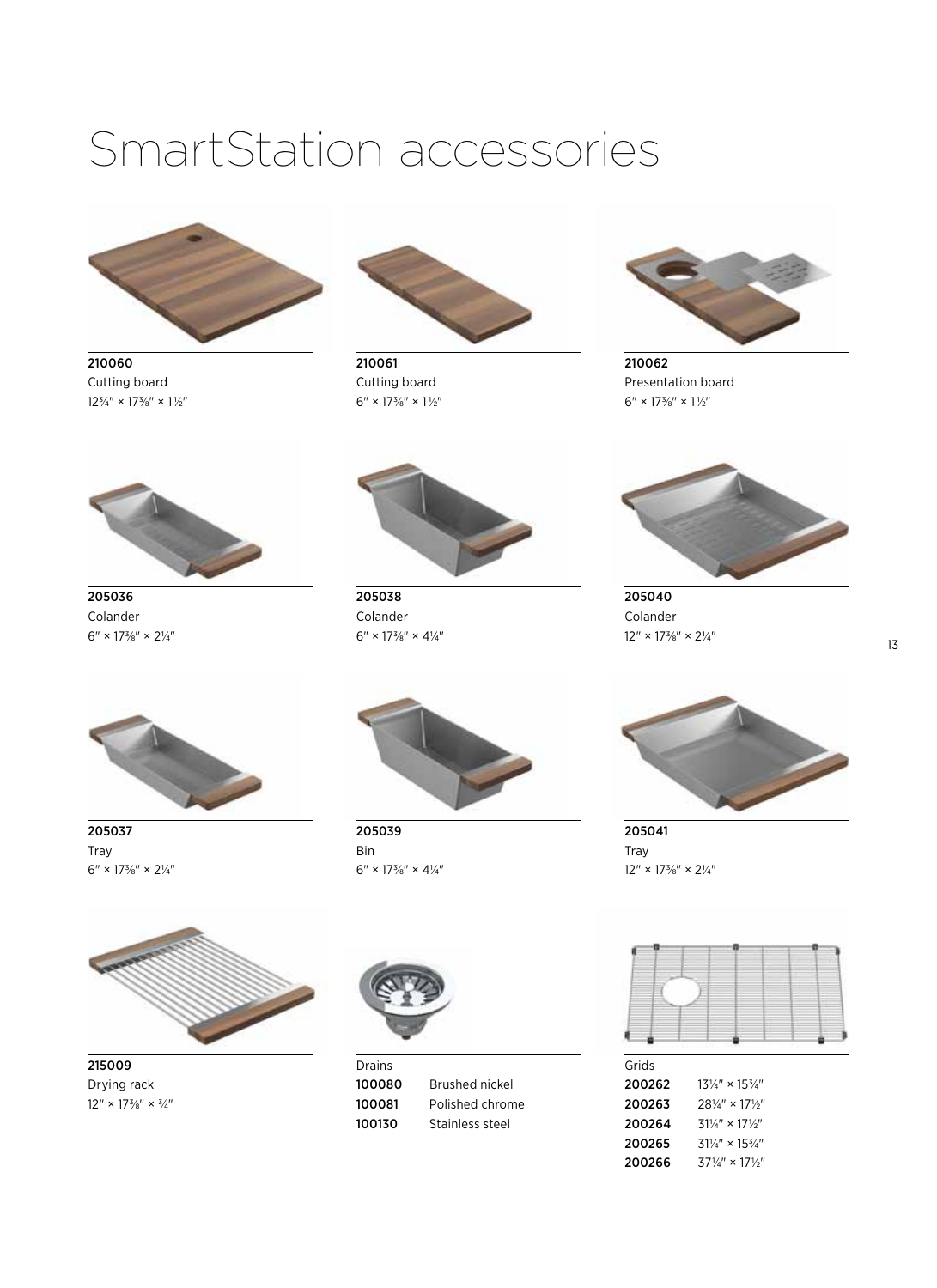# Going straight to the source

Imagining a product and foreseeing all its functions is one thing; materializing this vision in a flawless manner is another. Home Refinements by Julien went to Italy – cradle of ceramics production - to find the right partner and bring creativity and craftsmanship together to give you the Fira collection.

Here is a glimpse at how it is made.

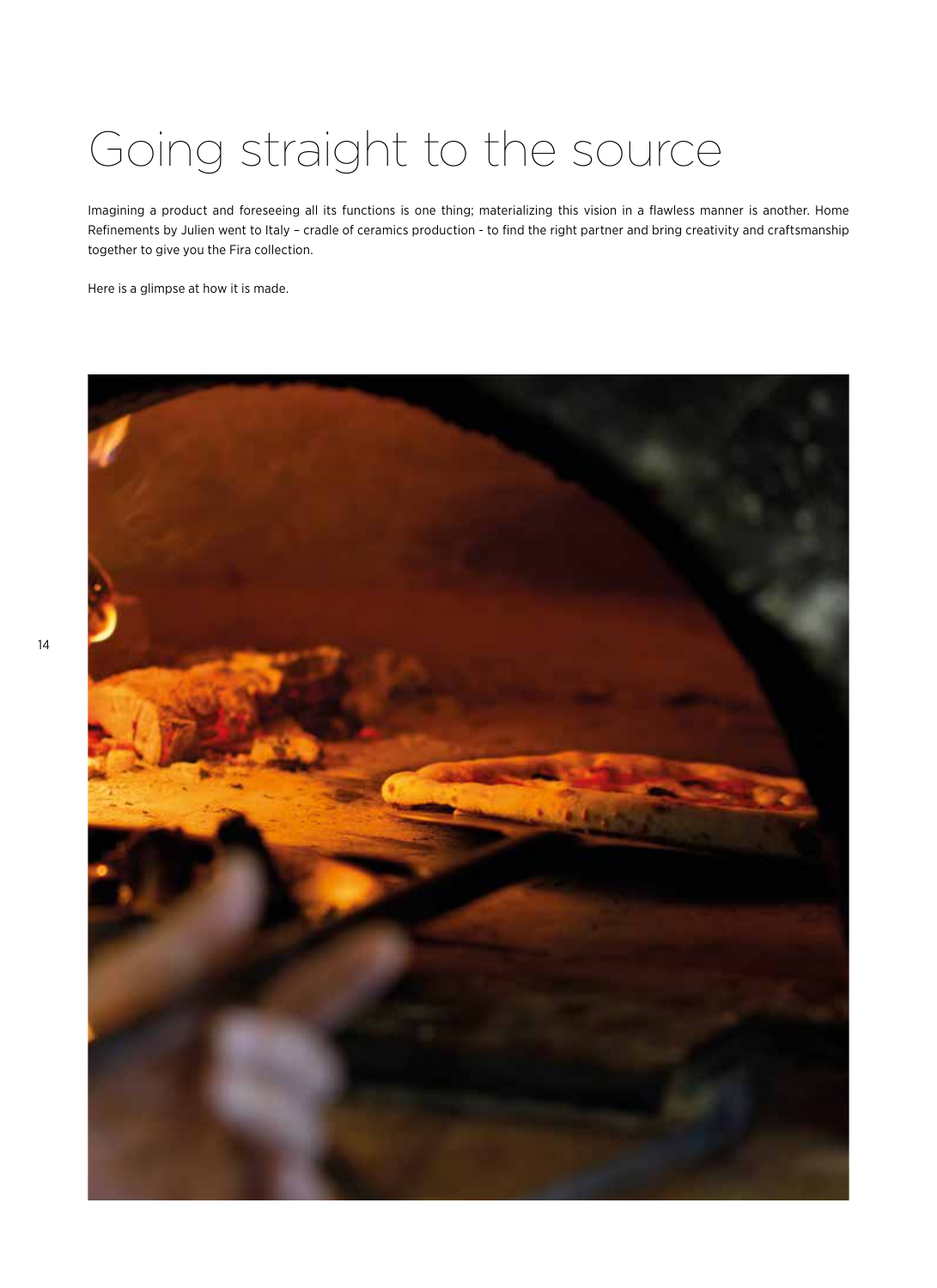## 1. Mix the ingredients

The choice of ingredients is fundamental to any good recipe. The minerals extracted from various European regions are expertly mixed to create the slip which is then directed towards the molds.



### 2. Give shape

It takes true craftsmanship and know-how to arrive to the desired result. After hours of drying in a controlled environment, the mold can finally be opened to reveal what will soon become a fully functional product.



### 3. Apply the final touch

Time to smooth out the edges and make sure the surface is ready for glazing. Each sink is inspected and finished by hand before being covered with glaze. At this point, the glaze is in the form of a very fine powder.



### 4. Fire it up

The firing is the point at which ingredients are fused to create an exceptional result. The sinks are carried across a 230ft long tunnel kiln for a 24h period. Towards the middle of the travel, temperatures reach up to 2200°F. During the firing process, the glaze is liquefied and hardened to become the non-porous, lustrous surface so distinctive to fireclay sinks.